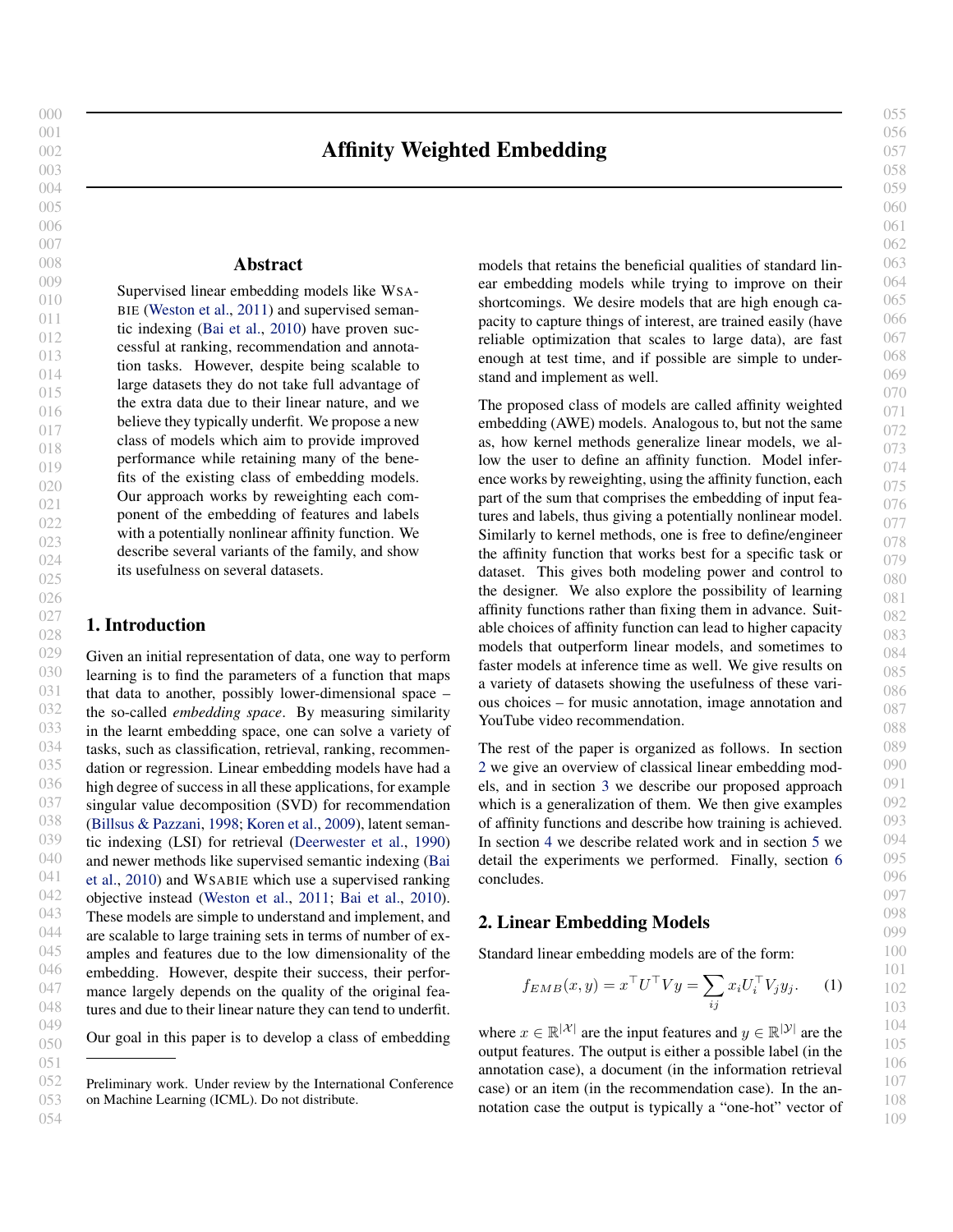<span id="page-1-0"></span>110 111 112 113 114 115 116 117 all zeros and a single one in the dimension that indicates that particular class, where there are  $|\mathcal{Y}|$  classes. In the recommendation case the one-hot representation is also often used, and  $|y|$  is the number of items. In the information retrieval case the document is often represented as a bag of words, so  $\mathcal Y$  is the dictionary of words, and a particular document is then represented as a sparse vector, e.g. with tf-idf weighting.

118 119 120 121 122 123 124 125 126 127 128 To score a given input-output pair, both the input and the output are mapped into a d-dimensional embedding space using the  $d \times |\mathcal{X}|$  and  $d \times |\mathcal{Y}|$  matrices U and V and then similarity in the embedding space is performed using a dot product. In some setups, other metrics such as Euclidean distance or cosine similarity are also used, but results are usually similar. At prediction time, one computes the above score  $f(x, y)$  for each possible label, and then sorts (or otherwise keeps the top  $k$  labels, depending on the task), largest score first.

129 130 131 132 133 134 135 136 137 138 139 140 141 142 143 144 145 146 147 These types of models are used in a variety of applications. For example, in the task of collaborative filtering, one is required to rank items according to their similarity to the user, and methods which learn latent representations of both users and items have proven very effective. In particular, singular value decomposition (SVD) [\(Billsus & Pazzani,](#page-8-0) [1998;](#page-8-0) [Koren et al.,](#page-8-0) [2009\)](#page-8-0) and non-negative matrix factorization (NMF) [\(Lee & Se](#page-8-0)[ung,](#page-8-0) [2001\)](#page-8-0) are two standard methods that at inference time use equation [\(1\)](#page-0-0), although the methods to learn the actual parameters  $U$  and  $V$  themselves are different. In the task of document retrieval, on the other hand, one is required to rank text documents given a text query. The classical method latent semantic indexing (LSI) [\(Deerwester et al.,](#page-8-0) [1990\)](#page-8-0) is an unsupervised approach that learns from documents only, but still has the form of equation [\(1\)](#page-0-0) at test time. Other popular methods include probabilistic latent semantic analysis (PLSA) [\(Hofmann,](#page-8-0) [1999\)](#page-8-0) and latent dirichlet allocation (LDA) [\(Blei et al.,](#page-8-0) [2003\)](#page-8-0).

148 149 150 151 152 153 154 155 156 157 158 More recently, supervised methods have been proposed that learn the latent representation from (query, document) relevance pairs, e.g. the method supervised semantic indexing (SSI) [\(Bai et al.,](#page-7-0) [2010\)](#page-7-0). Finally, for multiclass classification tasks, particularly when involving thousands of possible labels, latent models have also proven to be very useful, e.g. the WSABIE model performs well on large-scale image [\(Weston et al.,](#page-9-0) [2011\)](#page-9-0) and music [\(Weston et al.,](#page-9-0) [2012\)](#page-9-0) annotation tasks. The latter also performs very well for recommendation [\(Makadia et al.,](#page-8-0) [2013;](#page-8-0) [Weston et al.,](#page-9-0) [2013\)](#page-9-0).

159 160 161 162 163 164 Linear embedding models scale well to large data and are simple to implement and use. However, as they contain no nonlinearities, other than in the feature representations  $x$ and y, they can be limited in their ability to fit large complex datasets, and typically seem to underfit, see e.g. [\(Bai](#page-7-0) [et al.,](#page-7-0) [2010\)](#page-7-0) section 4.5 and figure 2.

## 3. Affinity Weighted Embedding Models

In this work we propose the following generalized embedding model:

$$
f_{AWE}(x, y) = \sum_{ij} G_{ij}(x, y) x_i U_i^{\top} V_j y_j.
$$
 (2)

where  $G$  is a function that measures the affinity between two points. Given a pair x, y and feature indices i and j,  $G$ returns a scalar. Large values of the scalar indicate a high degree of match between feature  $i$  of input  $x$  and feature  $i$ of label y.

If  $G$  is chosen beforehand it can be seen as a way of encoding prior knowledge about these pairwise relationships analogous to choosing the kernel in kernel methods such as in support vector machines (SVMs) [\(Vapnik,](#page-9-0) [1998\)](#page-9-0). However, in contrast to kernels, G is not defined in the model as being computed over all training examples, but over all labels. If a particular feature on the input side, for a given label, is irrelevant then a good choice of G would likely downweight it. Further, if a particular label (or feature of a label) is irrelevant for a given input, a good choice of G would likely downweight that too. Similarly, relevant features or labels should be upweighted.

Potentially, G can also be learnt rather than being specified beforehand, which can also be seen as related to the research area of learning kernels, see e.g. [\(Chapelle et al.,](#page-8-0) [2002;](#page-8-0) [Cortes et al.,](#page-8-0) [2009\)](#page-8-0).

Different methods of choosing (or learning)  $G$  lead to different variants of our proposed approach. In the following subsection we will give some examples of specific choices one can employ. First, however, we describe some general recipes for constructing a function G:

- $G_{ij}(x, y) = c$  for some constant c. This is the baseline case. If G returns a constant our model clearly reverts to the classical linear embedding model predictions using  $(1)$ .
- $G_{ij}(x, y) = G(x, y)$ . G can be chosen such that it gives the same outputs for all  $i$  and  $j$  for a given pair x, y, i.e.  $G_{ij}(x, y) = G(x, y)$ . In this case each feature index pair  $i, j$  returns the same scalar so the model reduces to:

$$
f(x, y) = G(x, y) xT UT V y.
$$

In the special case of  $X = Y$  one could use a known kernel function such as a radial basis function (RBF) [\(Shawe-Taylor & Cristianini,](#page-8-0) [2004\)](#page-8-0) for example. For the more general case, when the dimensionality of the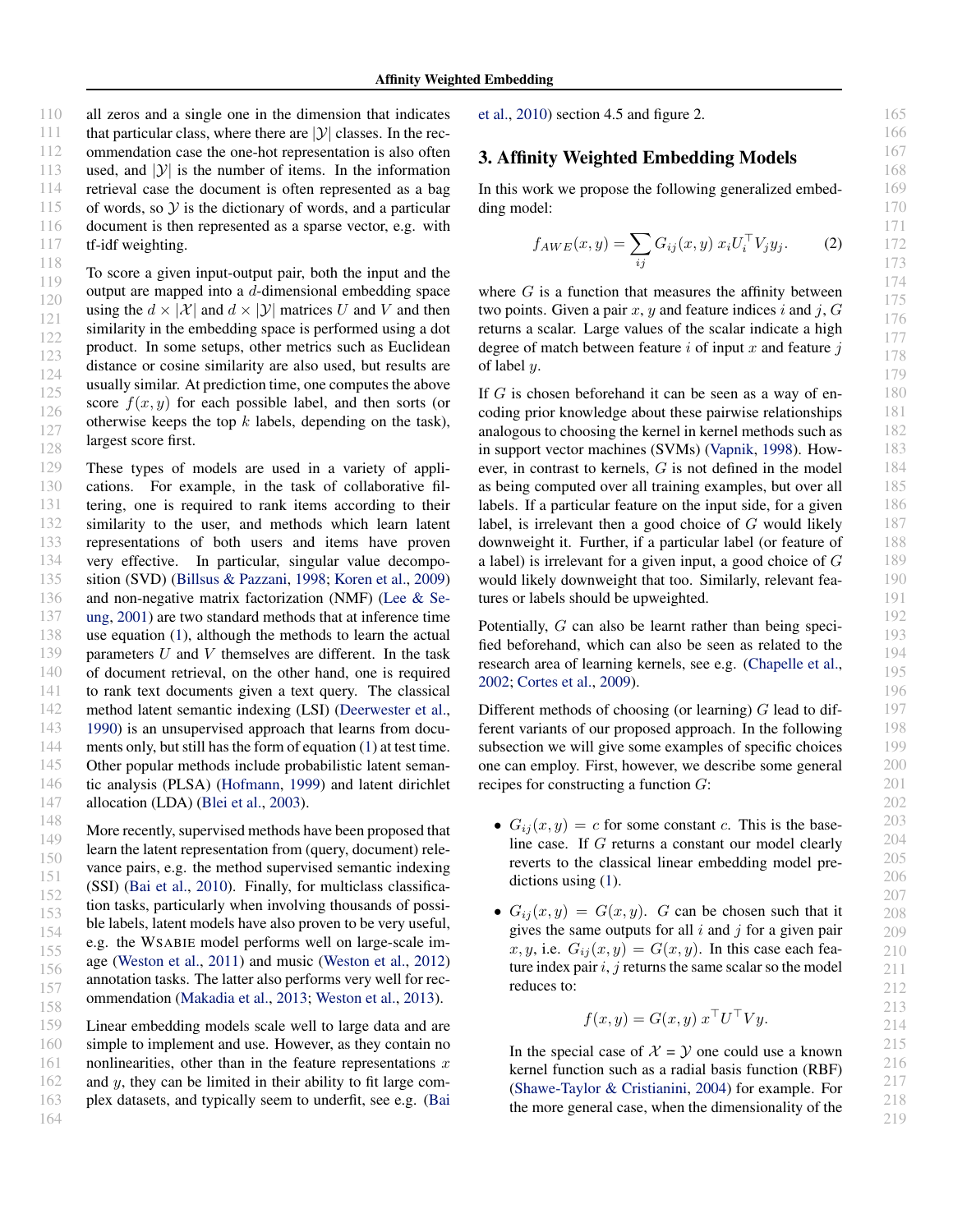274

<span id="page-2-0"></span>input and label are not the same, and other approaches must be employed.

## • Another way to compare x and y is by running over a set of  $m$  known training pairs and scoring based on those pairs:

$$
G(x,y) = \sum_{i=1}^{m} K_x(x, \mathbf{x}_i) K_y(y, \mathbf{y}_i)
$$
 (3)

where x and y are the sets of vectors from the training set, and  $K_x$  and  $K_y$  are kernel functions that operate on inputs and labels respectively. See the next subsection for concrete examples.

•  $G_{ij}(x, y) = \mathbf{G}_{ij}$  where G is a  $|\mathcal{X}| \times |\mathcal{Y}|$  matrix. In this case the returned scalar for  $i$ ,  $j$  is the same independent of the input vector  $x$  and label  $y$ , i.e. it is a reweighting of the feature pairs. This gives the model:

$$
f(x,y) = \sum_{ij} \mathbf{G}_{ij} x_i U_i^{\top} V_j y_j.
$$

This is likely only to be useful in large, possibly sparse, feature spaces, e.g. if  $G_{ij}$  represents the weight of a word pair in an information retrieval task or an item pair in a recommendation task.

• Further, it is possible that  $G_{ij}$  could take a particular form, e.g. it is represented as a low rank matrix  $G_{ij} =$  $\hat{U}_i^{\top} \hat{V}_j$ . Or, for a simpler model, we set  $\hat{U} = U$  and  $\hat{V} = V$ , i.e. to be the same as the parameters used in eq. [\(2\)](#page-1-0). Finally, we can introduce a nonlinearity via an activation function  $s : \mathbb{R} \to \mathbb{R}$ . Then, we have the function:

$$
G_{ij}(x,y) = s(x_i U_i^\top V_j y_j). \tag{4}
$$

We describe some specific examples of this kind of function in the next subsection.

## **3.1. Specific Choices of**  $G_{ij}(x, y)$

We now describe some specific choices of  $G$ . To summarize, in order for  $G$  to produce a real-valued weight for its given arguments it is necessary for it to somehow compare  $x$  and  $y$  even though they may be of differing dimensionality.

In practice, we will explore two basic approaches to surmount this difficulty: (i) first map  $x$  and  $y$  to a common space and then perform a nonlinearity (cf. eq  $(4)$ ); or (ii) compare  $x$  and  $y$  to known examples of the pairs independently, thus avoiding comparing  $x$  and  $y$  directly (cf. eq. (3)). We give specific examples of several possible choices of G that follow one of the above two approaches.

Sigmoid

$$
G_{i,j}(x,y) = s'(x_i U_i^\top V_j y_j) \tag{5}
$$

where  $s'$  is a sigmoid function, for example the logistic function:

$$
s'(\eta) = \frac{1}{1 + e^{-\eta}}.
$$

This has the effect of switching off low scoring features, and only "activating" high scoring ones. It depends upon the matching score  $x_i U_i^{\top} V_j y_j$  where U and V must be learnt appropriately (i.e. to activate and to switch off the right features for good performance).

Linear Sigmoid A similar choice is the linear sigmoid which approximates a sigmoid with a piece-wise linear function:

$$
G_{i,j}(x,y) = s_l(x^\top U^\top V y)
$$
 (6)

where

$$
s_l(\eta) = \begin{cases} \beta & \text{if } \eta < \beta, \\ \eta & \text{if } \beta \le \eta \le \alpha, \\ \alpha & \text{otherwise.} \end{cases}
$$

Here, the parameters  $\alpha$  and  $\beta$  must also be chosen.

Max The max affinity is defined as:

$$
G_{max}(x, y) = \max_{i} x_i U_i^{\top} V y.
$$
 (7)

This has the effect of taking the input feature with the maximum affinity with the output label being considered and reweighting the overall score using that weight. In a recommendation task, it thus could promote labels with a close nearest neighbor in the input. Consider for example a task like music recommendation, if the user has listened to a song very similar to the target output, a large weight will be used.

**Top-** $k$  The max affinity can be generalized to the top- $k$ affinity, whereby the weight is assigned as the sum of the  $k$  most similiar input features to give a smoother weighting function.

The affinity function is given by:

$$
G_{top-k}(x,y) = \sum_{j \le k} x_{t_j} U_{t_j}^{\top} V y.
$$

where  $t$  indexes the scores of the inputs such that they are sorted:

$$
(x_{t_1}U_{t_1}^{\top}Vy) \ge (x_{t_2}U_{t_2}^{\top}Vy) \ge \dots (x_{t_{|x|}}U_{t_{|x|}}^{\top}Vy).
$$

For  $k = 1$  we obtain the max affinity function.

329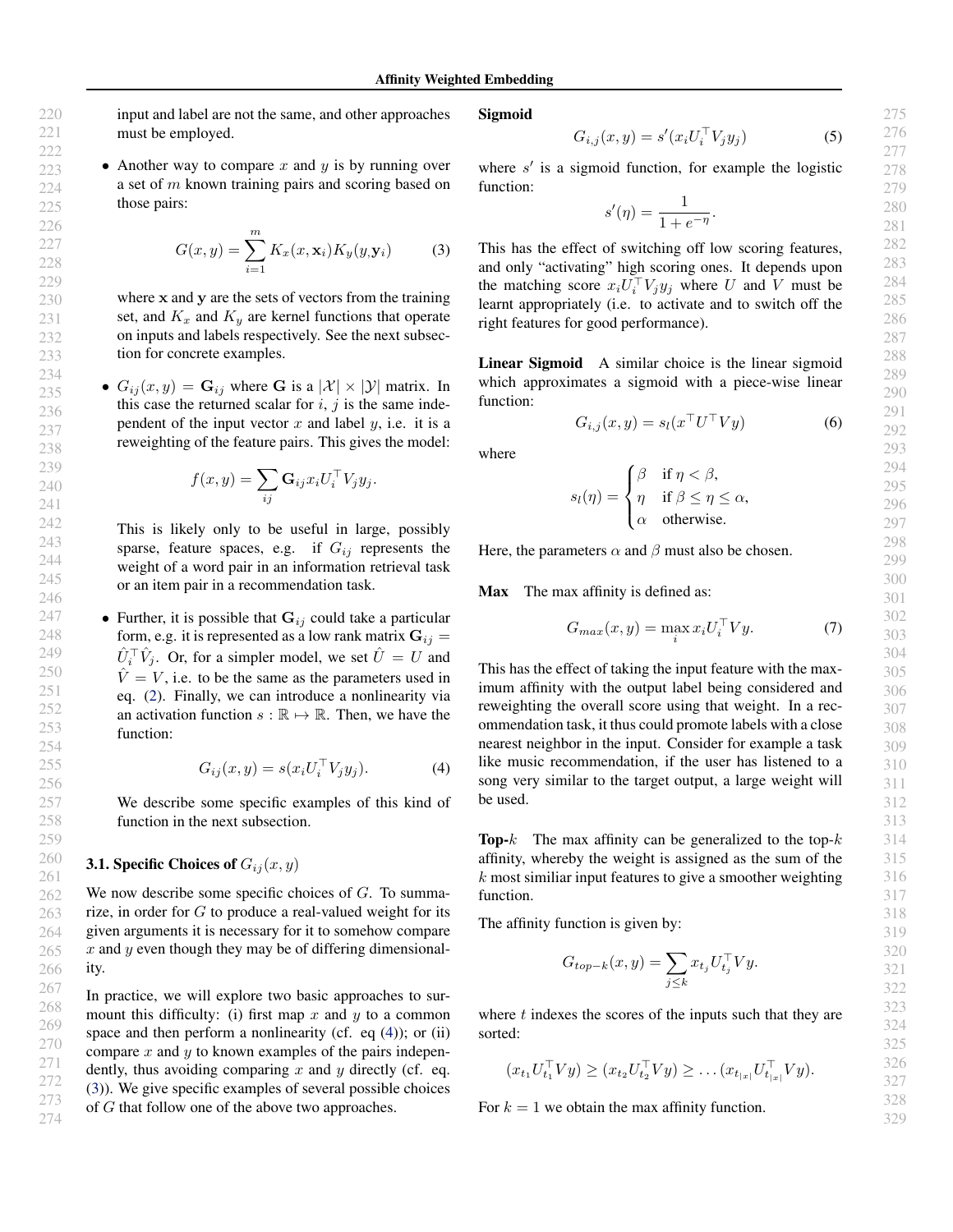<span id="page-3-0"></span>RBF The RBF affinity only weights examples, not individual input and label features following eq. [\(3\)](#page-2-0):

$$
G_{RBF}(x,y) = \sum_{i=1}^{m} \exp(-\lambda_x ||x - \mathbf{x}_i||^2) \exp(-\lambda_y ||y - \mathbf{y}_i||^2)
$$

where x and y are the sets of vectors from the training set, and  $\lambda_x$  and  $\lambda_y$  are hyperparameters.

Latent RBF The RBF affinity may perform poorly when the input features are too sparse. One way to improve it is to first map the inputs and/or labels into a lower dimensional latent space, and then compute the RBF there instead:

$$
G(x, y) = (8)
$$

$$
\sum_{i=1}^{m} \exp(-\lambda_x ||Ux - U\mathbf{x}_i||^2) \exp(-\lambda_y ||Vy - V\mathbf{y}_i||^2)
$$

Again, this requires that the parameters  $U$  and  $V$  be learnt appropriately for good performance.

Hybrid Latent RBF In the case of a finite, fixed set of labels, particularly if the set is well covered by the training data, it may be better to consider a hybrid of the RBF and latent RBF:

$$
G(x,y) = \sum_{i=1}^{m} \exp(-\lambda_x ||Ux - U\mathbf{x}_i||^2) \exp(-\lambda_y ||y - \mathbf{y}_i||^2)
$$

Here, a latent space is used for comparison of input  $x$  with the input part of the training data, but for the labels the original space is used. That is because we may not have a problem with sparsity in the label space so the latent space there is no longer needed. In the extreme case of very large  $\lambda_y$  we instead get:

$$
G(x,y) = \sum_{i=1}^{m} \exp(-\lambda_x ||Ux - U\mathbf{x}_i||^2)[y = \mathbf{y}_i]
$$

i.e, we only sum over the subset of the training data which have the label  $y$  (the parts of the sum where the labels  $y$ and  $y_i$  are equal). This is useful in the label annotation or item ranking settings where a label from a finite fixed set is either selected or not, but would not be a good idea in an information retrieval setting where a test document may not match any of the training documents.

 $k$ -NN Affinity Instead of computing a smooth  $G$  as above we can clip (sparsify)  $G$  by taking only the top  $k$ nearest neighbors to  $Ux$ , and set the rest to 0:

$$
G(x,y) = \sum_{j \le k} \exp(-\lambda_x ||Ux - U\mathbf{x}_{t_j}||^2) [y = \mathbf{y}_{t_j}] \quad (9)
$$

where

$$
||Ux - U\mathbf{x}_{t_1}||^2 \le ||Ux - U\mathbf{x}_{t_2}||^2 \le ... \, ||Ux - U\mathbf{x}_{t_1}||^2
$$

So, for each training example, we simply have to find the  $k$ nearest neighboring examples in the embedding space, and then we reweight their labels using eq. (9). This means for any training point only at most  $k$  labels have a non-zero score, so if U is known it makes it feasible to compute all the neighbors in advance and store in memory or on disk, even when the number of labels is very large. We use this trick to speed up training via an iterative method, described in section [3.3.](#page-4-0)

Approximate k-NN Affinity As computing nearest neighbors can be slow one might want to consider approximate methods for speeding that part up. Many algorithms have been developed for this goal and typically rely on either hashing in the input space e.g. via locality-sensitive hashing (LSH) [\(Indyk & Motwani,](#page-8-0) [1998\)](#page-8-0) or through building a tree over the inputs [\(Bentley,](#page-8-0) [1975\)](#page-8-0). Applying one of those approaches to find the indices of the nearest neighbors  $t_1, \ldots, t_k$ , then computing eq. (9) would result in a much faster method.

Cluster Affinity Finally, in the same spirit of providing an affinity function that is fast to compute, one could simply use the following:

$$
G(x, y) = \begin{cases} 1, & \text{if } \text{Ux and } y \text{ are in the same cluster,} \\ 0, & \text{otherwise.} \end{cases}
$$

(10)

First, one uses a clustering algorithm of choice to hierarchically cluster the embedded examples  $U\mathbf{x}_i$ ,  $i = 1, \ldots, m$ (e.g. hierarchical  $k$ -means). Then, one keeps the top  $N$ most frequently occuring labels in each leaf node. Inference time with such an affinity function is now actually faster than even a linear embedding model. That is because a linear embedding model has to score all labels, but eq. [\(2\)](#page-1-0) using (10) only has to score the labels that are in the same cluster as the input.

While in this paper we do not perform any experiments using this affinity function, we note that the work of [\(Makadia](#page-8-0) [et al.,](#page-8-0) [2013\)](#page-8-0) already developed exactly this approach, without seeing it within our general framework. They reported large speedups (from 30-1000x faster) with no loss in precision, and sometimes with improved precision as well due to the nonlinear nature of the affinity.

#### 3.2. Training Objective

Now that we have described the model, the next step is to describe how to train it. We could train such a model using any standard objective, for example a regression (least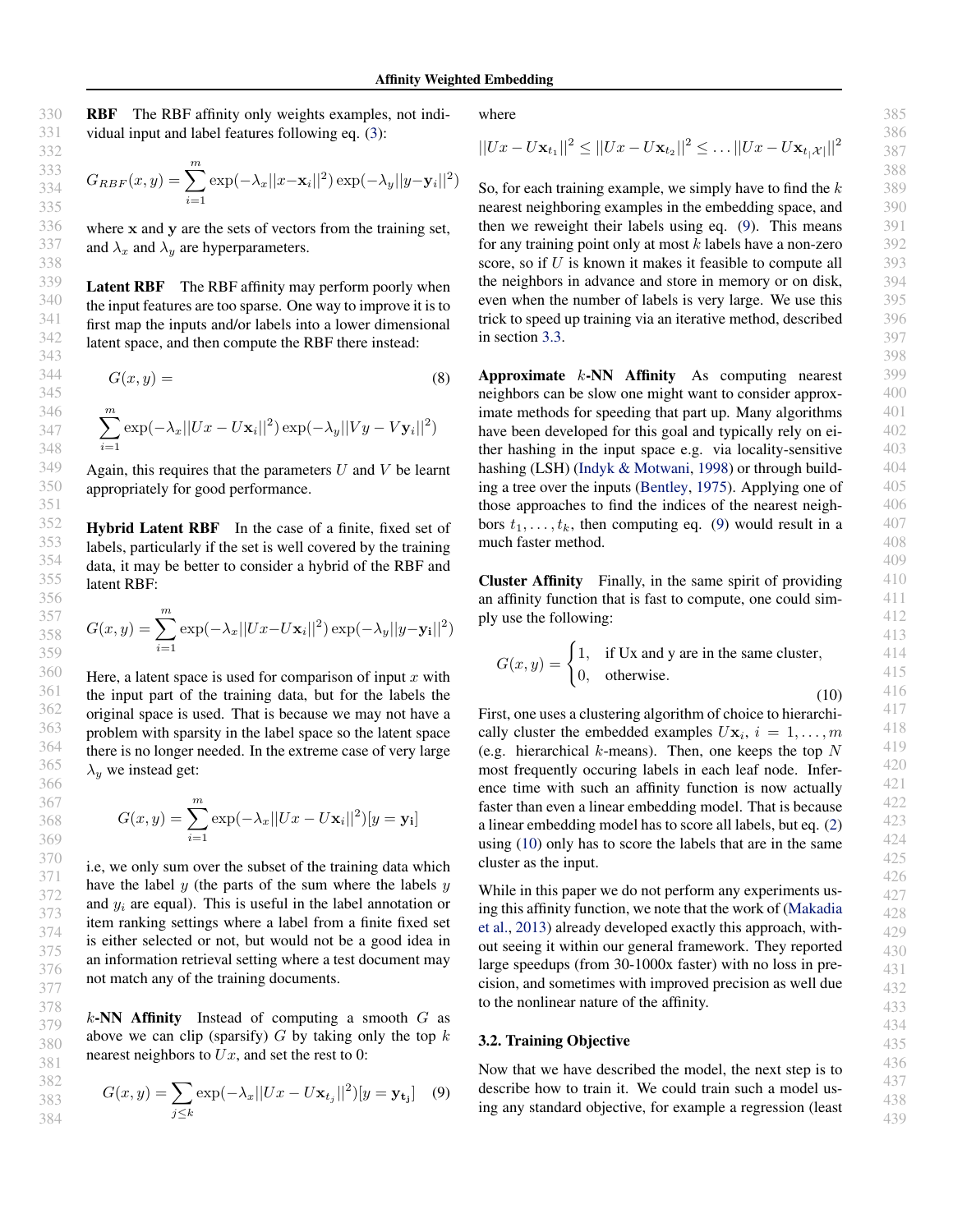<span id="page-4-0"></span>

| 440 | Algorithm 1 Affinity Weighted Embedding SGD training.                                                    |
|-----|----------------------------------------------------------------------------------------------------------|
| 441 | Initialize model parameters $U$ and $V$ (we use mean 0,                                                  |
| 442 | standard deviation $\frac{1}{\sqrt{m}}$ .                                                                |
| 443 | repeat                                                                                                   |
| 444 | Pick a random example input $x$ .                                                                        |
| 445 | For example x randomly pick a positive item $x \in \mathcal{Y}_x$ .                                      |
| 446 | Compute $f(x, y)$ , defined in eq. (2).                                                                  |
| 447 | Set $N=0$ .                                                                                              |
| 448 | repeat                                                                                                   |
| 449 | Pick a random item $\bar{y} \in \mathcal{Y} \setminus \mathcal{Y}_x$ .                                   |
| 450 | $N = N + 1.$                                                                                             |
| 451 | <b>until</b> $f(x, \bar{y}) > f(x, y) - \gamma$ or $N \geq  \mathcal{Y} \setminus \mathcal{Y}_x $        |
| 452 | if $f(u, d) > f(u, d) - \gamma$ then                                                                     |
| 453 | Make a gradient step to minimize:                                                                        |
| 454 | $L\left(\frac{ \mathcal{Y}\setminus\mathcal{Y}_x }{N}\right) \max(0, \gamma + f(x, \bar{y}) - f(x, y)).$ |
| 455 | Project weights to enforce constraints, e.g. if                                                          |
| 456 | $  V_i   > 1$ then set $V_i \leftarrow V_i/  V_i  $ (and similar for                                     |
| 457 | U).                                                                                                      |
| 458 | end if                                                                                                   |
| 459 | <b>until</b> validation error does not improve.                                                          |
| 460 |                                                                                                          |

462 463 464 465 466 467 468 469 470 471 472 473 474 475 squares) approach such as in SVD, but in this work we focus on learning to rank as it has previously been observed to perform well for linear embedding models on a number of tasks [\(Shi et al.,](#page-8-0) [2012;](#page-8-0) [Weston et al.,](#page-9-0) [2011;](#page-9-0) [2013\)](#page-9-0). Note that the ranking objective is a supervised objective and requires training data consisting of positive input-output examples which we denote  $\mathbf{x}_i$ ,  $i = 1, \dots, m$  and  $\mathcal{Y}_{\mathbf{x}_i}$ ,  $i = 1, \dots, m$ . Here  $\mathcal{Y}_x$  denotes the set of positives labels for a given input x. For example, in a recommendation task this could be the set of items that the user has purchased / watched / listened to, depending on the context. If each training example has only one possible relevant label/item/document it can be more convenient to write  $x_i, y_i, i = 1, \ldots, m$  instead.

461

Our starting point is the objective of the linear embedding model, WSABIE [\(Weston et al.,](#page-9-0) [2011\)](#page-9-0), which learns the model parameters by minimizing:

$$
\sum_{i=1}^{m} \sum_{y \in \mathcal{Y}_{\mathbf{x}_i}} \sum_{\bar{y} \notin \mathcal{Y}_{\mathbf{x}_i}} L\big( rank_y(x)\big) \max(0, \gamma + f(x, \bar{y}) - f(x, y)),\tag{11}
$$

where  $\gamma$  is the margin, a hyperparameter one must choose.

In the absence of negative data, the above objective tries to rank all the positive labels as highly as possible. Here,  $rank<sub>y</sub>(x)$  is the rank of the positive label y relative to all the negative labels:

$$
rank_y(x) = \sum_{\bar{y} \notin \mathcal{Y}_x} I(f(x, y) \le \gamma + f(x, \bar{y})),
$$

and  $L(\eta)$  converts the rank to a weight. Choosing  $L(\eta)$  =  $C_{\eta}$  for any positive constant C optimizes the mean rank,

whereas a weighting such as  $L(\eta) = \sum_{i=1}^{\eta} 1/i$  optimizes the top of the ranked list, as described in [\(Usunier](#page-9-0) [et al.,](#page-9-0) [2009\)](#page-9-0). To train with such an objective, stochastic gradient descent (SGD) has previously been employed, i.e. during each SGD step one samples a triple  $(x, y, \bar{y})$ from the sum in eq. (11). For speed the computation of  $rank_u(x)$  is then replaced with a sampled approximation: sample N items  $\bar{y}$  until a violation is found, i.e.  $\max(0, \gamma + f(x, \bar{y}) - f(x, y))) > 0$  and then approximate the rank with  $|\mathcal{Y} \setminus \mathcal{Y}_x|/N$ . At each step, one typically also enforces that  $||U_i|| \leq 1$  and  $||V_j|| \leq 1$ , for all i and j, as a means of regularization.

For a fixed affinity function  $G$  (i.e., which we are not learning) we can use almost the same optimization procedure as used for the linear embedding model in [\(Weston et al.,](#page-9-0) [2011\)](#page-9-0), we just need to compute the relevant gradients for our model. Pseudocode is given in Algorithm 1. In the next section we discuss training for the case of learning G as well.

#### 3.3. Learning G

Here, for the case of a parameterized  $G$ , we describe two ways to learn the parameters of  $G$  as well as the model parameters  $U$  and  $V$ : either jointly or via an iterative approach.

**Joint learning** The most straight-forward method is simply to perform SGD as in Algorithm 1, but update the parameters of  $G$  as well during the gradient update step. This works well for some choices of G, such as the sigmoid or top- $k$  affinities, but if they are costly to compute such as the  $k$ -NN affinity (cf. eq. [\(9\)](#page-3-0)) it can be very slow. For that reason we explore an iterative solution instead for those cases.

Iterative learning While it may be possible to learn the parameters of  $G$  jointly with  $U$  and  $V$  an iterative approach is also possible:

- 1. Train a standard embedding model:  $f(x, y) =$  $x^{\top}U^{\top}Vy$  as an initialization step for U and V.
- 2. Train  $G$ , fixing  $U$  and  $V$ .
- 3. Train  $U$  and  $V$ , fixing  $G$ .
- 4. Possibly repeat steps 2-3, or else stop early.

For affinity functions employing the parameters  $U$  and  $V$ (see subsection [3.1\)](#page-2-0) step 2 just requires  $G$  to be built using the embedding  $U$  learnt in step (1) (i.e. no actual optimization), and that is then used to build a new embedding model in step (3). Due to the iterative nature of the steps we can compute G for all examples in parallel using a MapReduce framework, and store the training set necessary for step (3),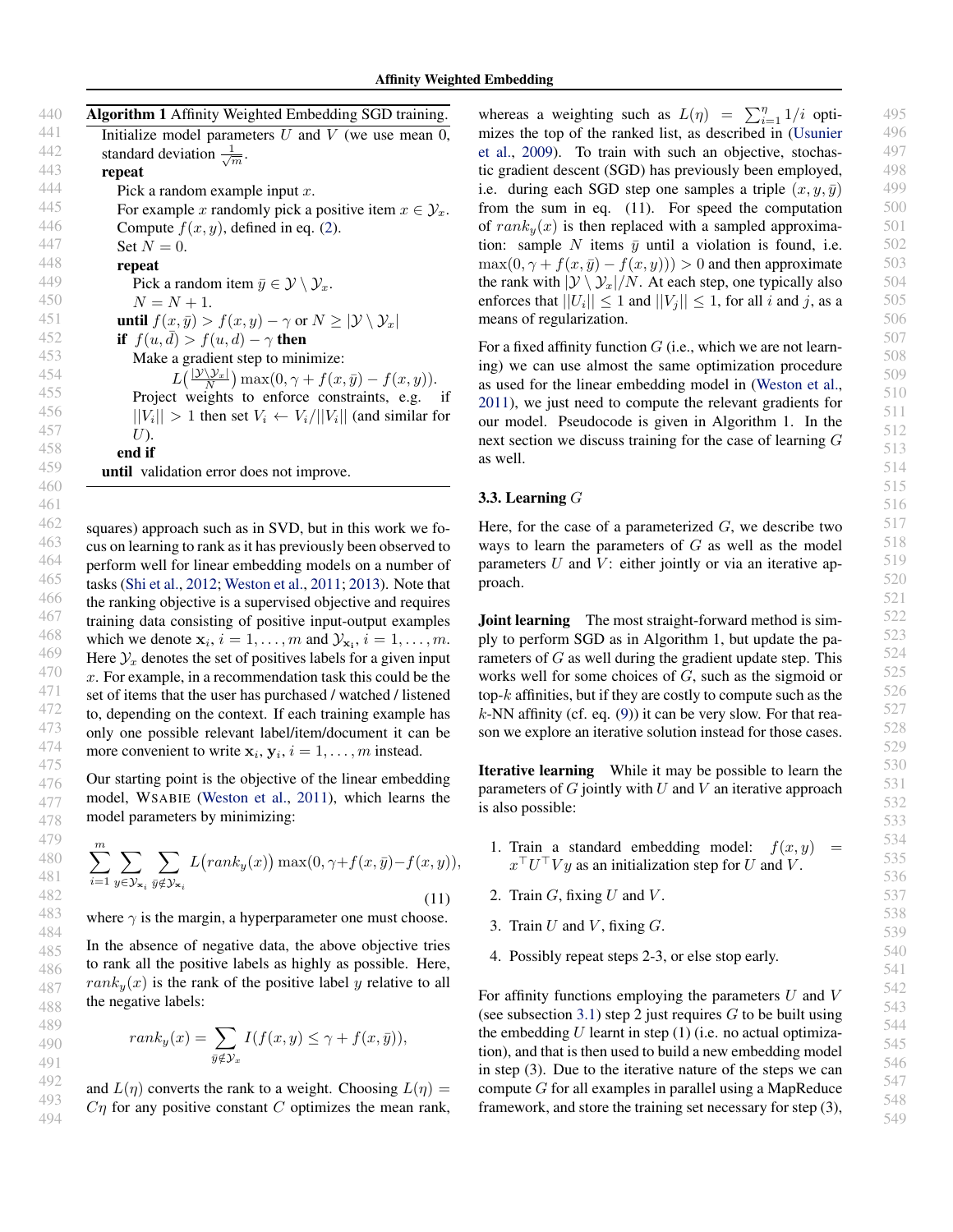<span id="page-5-0"></span>thus making learning efficient. This procedure works well e.g. for the  $k$ -NN affinity.

#### 4. Relation to Previous Work

555 556 557 558 559 560 561 562 563 Some of the simplest forms of machine learning are linear models, e.g. linear SVMs [\(Vapnik,](#page-9-0) [1998\)](#page-9-0). They are easy to understand and implement and engineers can encode knowledge via features in a straight-forward fashion. However, their capacity is fixed so performance will saturate as training sizes increase. Moreover, these models can take too much memory for large scale tasks. e.g. for hundreds of thousands of labels (unless sparsity is skillfully employed).

564 565 566 567 568 569 570 Linear embedding models are almost as simple, having similar properties to linear models, but can take much less memory. This is because they effectively factorize the model parameters rather than storing the full matrix. We already detailed many examples of these methods in section [2.](#page-0-0)

571 572 573 574 575 576 577 578 579 580 581 582 583 584 585 586 587 588 589 590 591 592 593 594 595 596 597 598 599 600 It is hard for embedding models to overfit because of the low dimension used, and because they are effectively sharing weights between all classes by sharing the embedding space (a kind of multi-tasking) in contrast to e.g. one-vsrest SVMs. For example, this may be advantageous in the case where there are very few examples for some classes and many examples for others. However, these models can underfit - their capacity is small due to the linear mapping into a low dimensional embedding space, and saturates on large scale datasets. There is an inability to memorize certain feature-class pair relationships due to the low rank of the matrix  $U^{\top}V$ . For example, in an information retrieval setting if one wants to model whether input  $x$  and label  $y$  share the same bag of words, this is not exactly possible because that would require a full rank matrix, i.e.  $f(x, y) = x^{\top} I y$ , but we only have  $f(x, y) = x^{\top} W y$ , where  $W = U^{\top}V$ . Similarly in recommendation they cannot memorize the user-item matrix. Some solutions to this problem have been explored in [\(Bai et al.,](#page-7-0) [2010\)](#page-7-0). In general, semantically similar objects will obtain close-by vectors in the embedding space, which leads to good generalization properties, e.g. word synonyms are close. However, this can also be a curse when exact differentiation between similar things is required, e.g. the difference between Monday and Tuesday may be important for some queries, but they will likely have similar vectors<sup>1</sup>. AWE fixes some of the above problems because the memorization ability lost in embedding models can be encoded in the affinity function G. Moreover, AWE also retains the desirable generalization properties of the embedding vectors.

601 602 Of course, there exist many other ways of building non-

linearities in maching learning methods. There are several neural network architectures that can be seen as using embeddings followed by nonlinearities. For example, the neural network language model of [Bengio et al.](#page-8-0) [\(2003\)](#page-8-0) learns an embedding vector for each word and then nonlinearly combines them to predict the next word to occur in a sentence. Since then, other works have explored further text embedding applications, e.g. [\(Collobert et al.,](#page-8-0) [2011\)](#page-8-0). In a more general setting, siamese network approaches learn a nonlinear embedding for matching two items, they are often applied to images [\(Salakhutdinov & Hinton,](#page-8-0) [2007;](#page-8-0) [Hadsell et al.,](#page-8-0) [2006\)](#page-8-0).

Nearest neighbor is another way achieving nonlinearity by way of memorization, although generalization may be lacking due to the local nature of the decision. Kernel methods, e.g. with an RBF kernel, can be see as trying to fix this problem by learning the global weighting of the RBF centers. However, other kernels can be chosen to encode various prior knowledge as well, see [\(Shawe-Taylor & Cris](#page-8-0)[tianini,](#page-8-0) [2004\)](#page-8-0) for a review. As previously discussed, in that regard affinity functions have some commonality with kernels and kernel methods.

## 5. Experiments

We conducted experiments on three different tasks: (i) Magnatagatune (annotating music with text tags); (ii) ImageNet (annotation images with labels); and (iii) YouTube video recommendation (recommending videos for a given user). WSABIE has been applied to all three tasks previously [\(Weston et al.,](#page-9-0) [2012;](#page-9-0) [2011;](#page-9-0) [Makadia et al.,](#page-8-0) [2013;](#page-8-0) [We](#page-9-0)[ston et al.,](#page-9-0) [2013\)](#page-9-0).

#### 5.1. MagnaTagATune

The Magnatagatune dataset requires one to annotate music with text tags [\(Law et al.,](#page-8-0) [2009\)](#page-8-0). Each example consists of the audio features of the song as input, and a set of one or more tags as the labels. There are 16,289 data examples used for training and validation, 6498 examples used for test, and 160 possible tags. Performance is measured using precision at 1 and 3.

To represent the audio as feature vectors we used MFCC features for both WSABIE and our method, similar to those used in [\(Weston et al.,](#page-9-0) [2012\)](#page-9-0). For both models we used an embedding dimension of 100. We optimized the other hyperparameters of WSABIE (learning rate and margin) and then used the same hyperparameters for AWE. We used the latent k-NN affinity function (cf. eq. [\(9\)](#page-3-0)), with  $k = 20$ , and optimized with the iterative training method, using only 3 steps, Due to the choice of  $G$ , it makes sense to compare our approach to standard  $k$ -NN (reoptimizing  $k$  in that case), and consider it as a baseline. Finally, as we use a

<sup>603</sup> 604 <sup>1</sup> Example given in Percy Liang's invited oral at ICML 2013.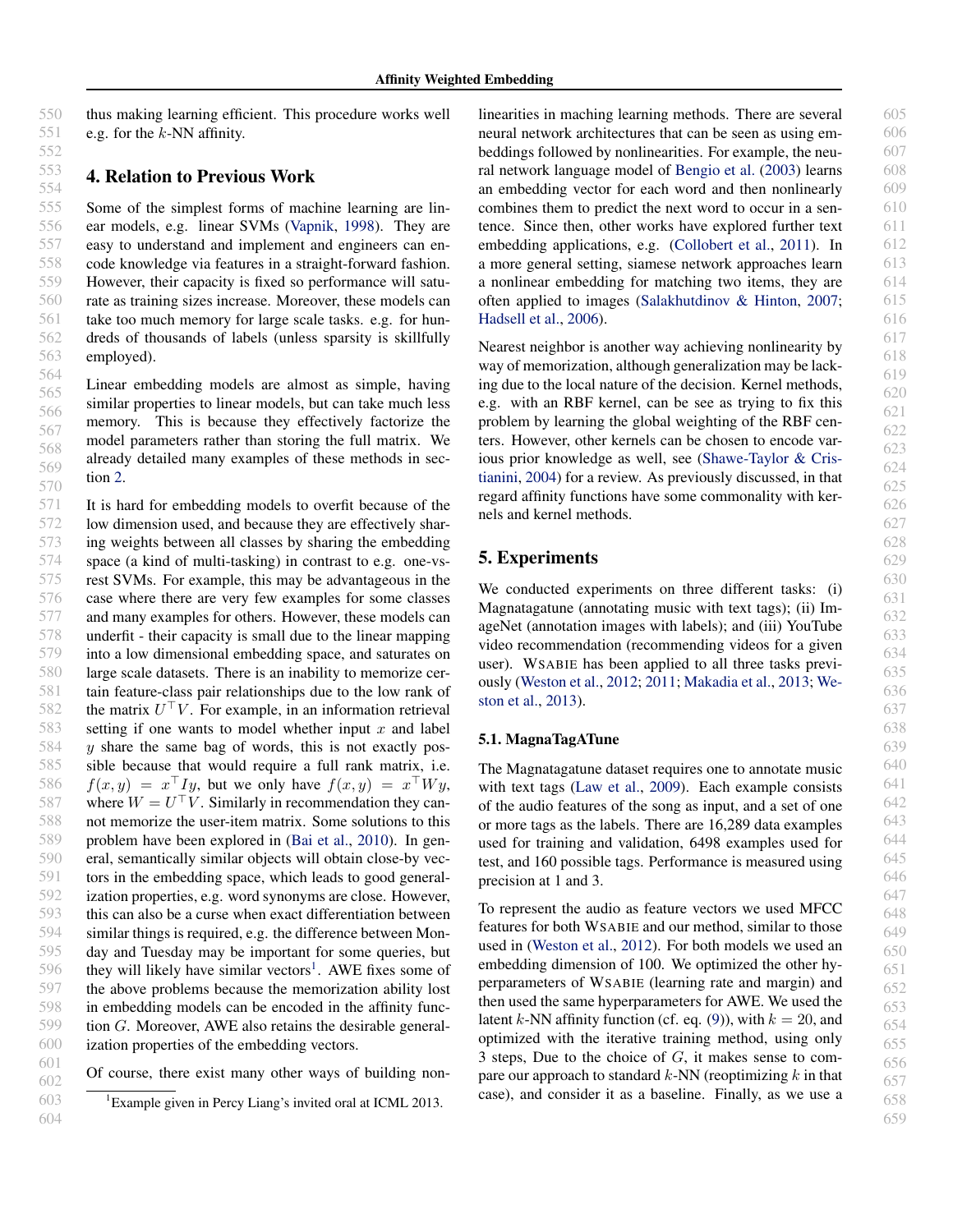660 661 662 663 664 latent  $k$ -NN affinity we also compare to standard  $k$ -NN operating in the embedding space induced by WSABIE, i.e. first mapping the inputs  $x$  to the embedding space using the learnt matrix  $U$ , and then computing the neighbors as usual.

665 666 667 668 669 670 671 672 673 674 675 676 677 The results are reported in Table 1. Our method improved over WSABIE slightly, and was superior to the  $k$ -NN baselines. The latter shows that the improvement does not come directly from the affinity function alone but rather from the way the model uses that affinity function to improve the learnt embeddings. However,  $k$ -NN in the embedding space was superior to  $k$ -NN in the original space, showing the power of the embedding representation. We speculate that the improvement of AWE over WSABIE is only small due to the small size of the dataset (only 16,000 training examples, and 104 input dimensions for the MFCCs). We believe our method will be more useful on larger tasks.

| Table 1. Magnatagatune Results |          |                   |
|--------------------------------|----------|-------------------|
| <b>Algorithm</b>               | Prec@1   | $\text{Prec} @ 3$ |
|                                |          |                   |
| $k$ -Nearest Neighbor          | $39.4\%$ | 28.6%             |
| $k$ -NN (Embedding space)      | $45.2\%$ | 31.9%             |
| WSABIE                         | 48.7%    | 37.5%             |
| Affinity Weighted Embedding    | 52.7%    | 39.2%             |

#### 5.2. ImageNet

ImageNet [\(Deng et al.,](#page-8-0) [2009\)](#page-8-0) is a large scale image dataset organized according to WordNet [\(Fellbaum,](#page-8-0) [1998\)](#page-8-0). Concepts in WordNet, described by multiple words or word phrases, are hierarchically organized. Mechanical Turk is employed to attach quality-controlled human-verified images to these concepts, and the dataset is growing as more images are reliably labeled.

698 699 700 701 702 703 704 We used the Fall 2011 version, which contains about 10M images, from which we kept 10% for validation, 10% for test, and the remaining 80% for training. There are around 21,000 possible labels that can be attached to an image which range from animals ("white admiral butterfly") to objects ("refracting telescope"). Our task is, for a given test image, to rank the labels.

705 706 707 708 709 710 711 712 713 714 We used a similar feature representation as in [\(Weston](#page-9-0) [et al.,](#page-9-0) [2011\)](#page-9-0) which combines multiple feature representations which are the concatenation of various spatial and multiscale color and texton histograms for a total of about  $5\times10^5$  dimensions. Then, KPCA is performed [\(Schoelkopf](#page-8-0) [et al.,](#page-8-0) [1999\)](#page-8-0) on the combined feature representation using the intersection kernel [\(Barla et al.,](#page-7-0) [2003\)](#page-7-0) to produce a 474 dimensional input vector. The same input features are used for both linear embedding (WSABIE) and our method,

AWE. We used an embedding dimension of 128 for both.

In [\(Weston et al.,](#page-9-0) [2011\)](#page-9-0) it was shown that the ranking algorithm WSABIE performs well on this task. WSABIE was shown to be superior to unbalanced one-vs-rest (see also [\(Perronnin et al.,](#page-8-0) [2012\)](#page-8-0)), PAMIR [\(Grangier & Ben](#page-8-0)[gio,](#page-8-0) [2008\)](#page-8-0), and k-nearest neighbors. Note that since that result deep neural networks [\(Krizhevsky et al.,](#page-8-0) [2012;](#page-8-0) [Dean](#page-8-0) [et al.,](#page-8-0) [2012\)](#page-8-0) have been shown to be state-of-the-art on this dataset, outperforming other methods by a significant margin.

We used a similar setup for AWE as in the MagnaTagATune dataset: we use the same hyperparameters as for WSABIE and we employ the latent  $k$ -NN affinity function (cf. eq. [\(9\)](#page-3-0)), with  $k = 20$ . Again we use k-NN operating in the embedding space as a baseline.

The results are reported in Table 2. On this task we obtained large improvements over WSABIE. Indeed, our method now appears competitive with the convolutional neural network model of [\(Dean et al.,](#page-8-0) [2012\)](#page-8-0). Note, that this method was run on a different train/test split, although that is unlikely to be a large factor due to the large sizes of the datasets. However, we believe the method of [\(Krizhevsky](#page-8-0) [et al.,](#page-8-0) [2012\)](#page-8-0) would likely perform better again if applied in the same setting, but the experiments are in a different setup (they use the Fall 2009 version with 10k classes).

Table 2. ImageNet Results (Fall 2011, 21k labels). The result marked with an asterisk is on a different train/test split.

| <b>Algorithm</b>                      | Prec@1                |
|---------------------------------------|-----------------------|
|                                       |                       |
| <b>WSABIE</b> (KPCA features)         | $9.2\%$               |
| $k$ -Nearest Neighbor (WSABIE space)  | $13.7\%$              |
| Affinity Weighted Embedding           | $16.4\%$              |
| Convolutional Net (Dean et al., 2012) | $15.6\%$ <sup>*</sup> |

#### 5.3. YouTube Recommendations

We next considered another very large scale problem, that of recommending videos from a large online video community, <www.youtube.com>. The dataset consists of a large set of anonymized users, where for each user there is a set of associated items based on their watch/listen history as well as additional features that indicate their preferences. The user-item matrix is a sparse binary matrix. The million most popular videos are considered as the set of items to rank, and our aim is to rank these videos for a given user, to suggest videos that are relevant to the user. The training data is thus of the form where each training pair is based on an anonymized user. For each user the input  $x_i$  is a sparse vector of videos that the user has watched. The dataset consists of 100s of millions of examples (users). We set aside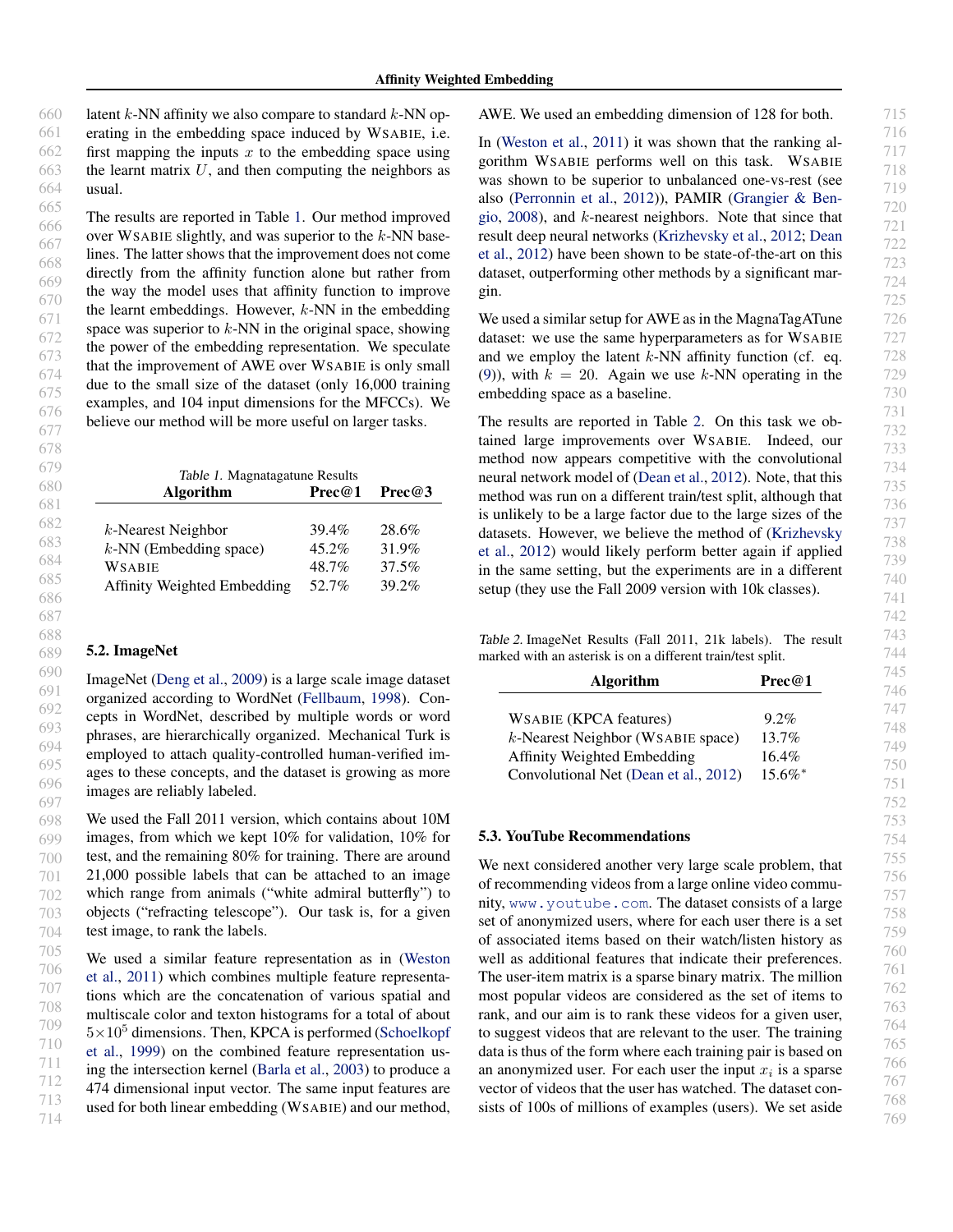<span id="page-7-0"></span>

| 770 | 0.5M examples for validation, and 1M for test. |
|-----|------------------------------------------------|
| 771 |                                                |

787

| 772 |                            |         |                    |
|-----|----------------------------|---------|--------------------|
| 773 | Table 3. YouTube Results   |         |                    |
| 774 | <b>Algorithm</b>           | Prec@1  | $\text{Prec} @ 10$ |
| 775 |                            |         |                    |
| 776 | <b>SVD</b>                 | $-54\%$ | $-57\%$            |
| 777 | WSABIE                     |         |                    |
| 778 | AWE $G_{sig} \beta = -1$   | $+2\%$  | $+12\%$            |
| 779 | AWE $G_{sig} \beta = -0.5$ | $+9\%$  | $+16\%$            |
| 780 | AWE $G_{sig} \beta = 0$    | $+31\%$ | $+29\%$            |
| 781 | AWE $G_{sig} \beta = 0.25$ | $+51\%$ | $+40\%$            |
| 782 | AWE $G_{sig} \beta = 0.5$  | $+28\%$ | $+20\%$            |
| 783 | AWE $G_{top-k}$ $k=1$      | $+6\%$  | $+5\%$             |
| 784 | AWE $G_{top-k} k = 5$      | $+18\%$ | $+17%$             |
| 785 | AWE $G_{top-k}$ $k = 7$    | $+19\%$ | $+19\%$            |
| 786 | AWE $G_{top-k} k = 11$     | $+21\%$ | $+21%$             |

788 789 790 791 792 793 794 795 796 To construct evaluation data, we randomly selected 5 watched items for testing per user, and kept them apart from training. At prediction time for the set of test users we then ranked all test items (i.e. items that they have not watched/listened to that are present in the training set) and observe where the 5 watched test items appear in the ranked list of recommendations. We then evaluate precision at 1 and 10 metrics.

797 798 799 800 801 802 803 804 805 WSABIE has previously been shown to perform well on this problem, including being employed in live experiments on <www.youtube.com> [\(Makadia et al.,](#page-8-0) [2013;](#page-8-0) [Weston et al.,](#page-9-0) [2013\)](#page-9-0). We took the best performing existing WSABIE system (although for memory and speed reasons we fixed the embedding dimension to be  $m = 64$ ) and used the same parameters for AWE. For AWE we tried two different affinity functions, the max/top- $k$  affinity (cf. eq. [\(7\)](#page-2-0)) and the linear sigmoid (cf. eq.  $(6)$ ). We trained using joint learning.

806 807 808 809 810 811 812 813 As well as comparing to the natural baseline WSABIE, we also compare to SVD, a popular method for recommendation tasks. For SVD we use the L2-optimal matrix factorization for the complete matrix with log-odds weighting on the columns, which downweights the importance of the popular features, as that worked better than uniform weights.

814 815 816 817 818 819 Results are given in Table 3, we report relative changes in the metrics compared to the WSABIE baseline. Firstly, the WSABIE baseline outperforms SVD, as has been observed in previous work [\(Weston et al.,](#page-9-0) [2013\)](#page-9-0) presumably because it is better at optimizing the evaluated ranking metrics due to its loss function which (approximately) optimizes them.

820 821 822 823 824 We then report results of AWE with the two affinity functions  $G_{sig}$  and  $G_{top-k}$  with varying choices of their hyperparameters. We observe improvements across a wide-range of these parameters. The smallest gains are for  $G_{top-k}$  for  $k = 1$  which uses only the max scoring feature (c.f. eq. [\(7\)](#page-2-0)), perhaps because choosing only the max is too brittle and ignores too many features, and for  $G_{sig}$  for  $\beta = -1$ (in all cases  $\alpha = 1$ ). The largest gains are a 51% improvement in precision@1 and a 40% improvement in precision@10 using  $G_{sia}$  with  $\beta = 0.25$ . For both affinity functions, it appears that focusing on the features which are more related on a per-label basis (via the affinity weighting) gives improvements. One can see this as a per-example and per-label form of feature selection. For example, in the YouTube case it means that for a particular music video one might focus on the music videos a particular user has viewed (or, depending on the hyperparameter even more focused such as only the videos in the same music genre) whereas for a comedy video it might focus only on other comedies, and so forth.

#### 6. Conclusions

In conclusion, we proposed a class of models: Affinity Weighted Embedding (AWE). By incorporating an affinity function  $G$  into supervised linear embedding we obtain a flexible approach for encoding knowledge. Depending how it is defined, G can give you a good blend of memorization and generalization, as well as potentially faster inference. We gave several examples how such an approach with different specific choices of  $G$  can benefit real-world applications.

Future work should answer several questions. Firstly, what other functions G are there that are interesting and useful? Is there a choice that gives both improved generalization and speed without prohibitive memory consumption, i.e. so that it has no drawbacks at all? For some choices of G we have explored (e.g. via  $k$ -NN affinity) the cost of increased capacity (and performance) by using  $G$  is that it both increases the storage and computational requirements compared to linear embedding models. However, most nonlinear models, for example SVMs, neural networks or nearest neighbor have this problem as well. One avenue to explore in that regard is to use approximate methods in order to compute G.

#### References

- Bai, Bing, Weston, Jason, Grangier, David, Collobert, Ronan, Sadamasa, Kunihiko, Qi, Yanjun, Chapelle, Olivier, and Weinberger, Kilian. Learning to rank with (a lot of) word features. *Information retrieval*, 13(3):291–314, 2010.
- Barla, A., Odone, F., and Verri, A. Histogram intersection kernel for image classification. *Intl. Conf. Image Processing (ICIP)*, 3:III–513–16 vol.2, 2003.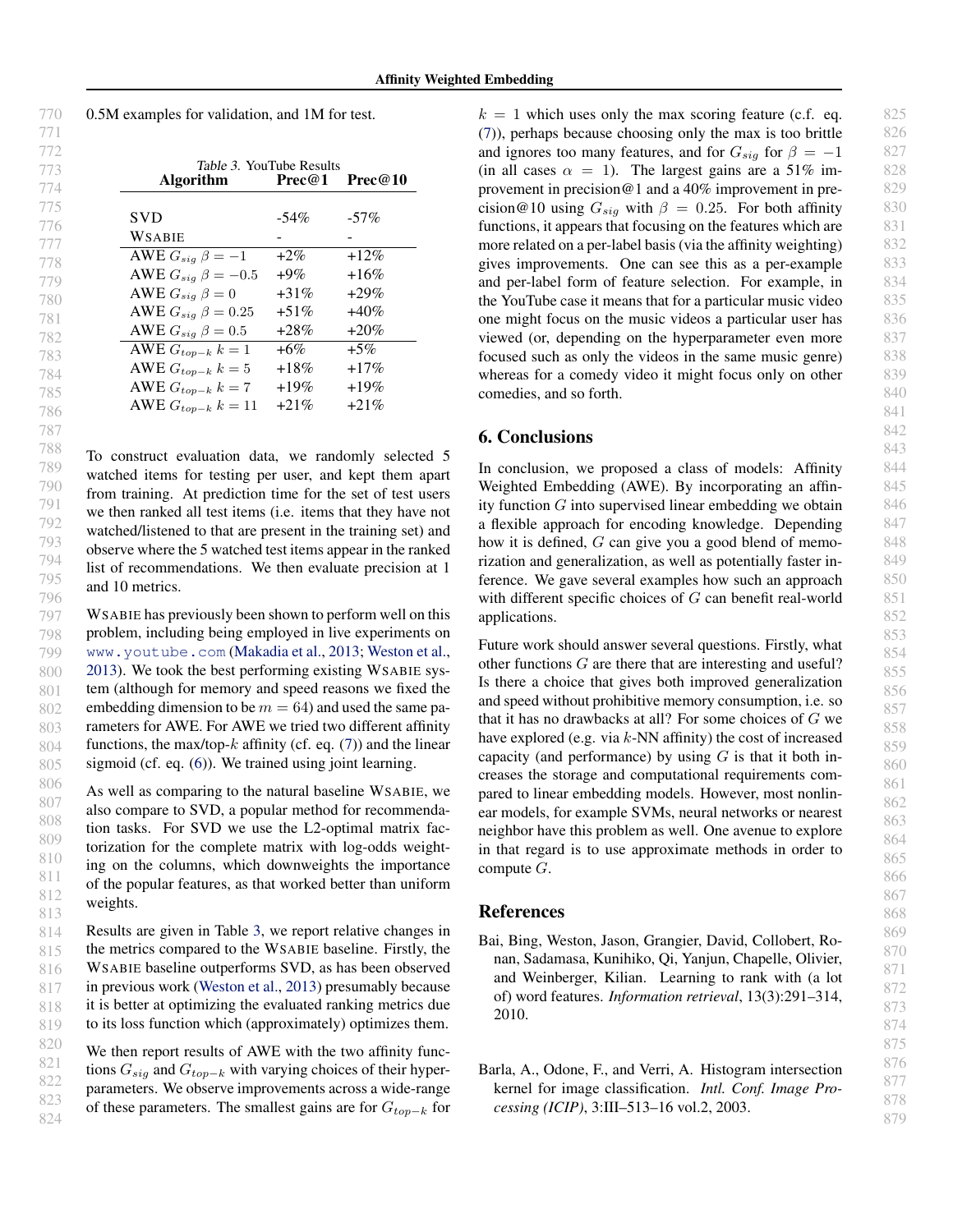- <span id="page-8-0"></span>880 881 882 883 Bengio, Yoshua, Ducharme, Rejean, Vincent, Pierre, and ´ Jauvin, Christian. A neural probabilistic language model. *Journal of Machine Learning Research*, 3:1137– 1155, 2003.
- 884 885 886 887 Bentley, J.L. Multidimensional binary search trees used for associative searching. *Communications of the ACM*, 18 (9):517, 1975.
- 888 889 890 891 892 Billsus, D. and Pazzani, M.J. Learning collaborative information filters. In *Proceedings of the Fifteenth International Conference on Machine Learning*, volume 54, pp. 48, 1998.
- 893 894 895 896 Blei, David M, Ng, Andrew Y, and Jordan, Michael I. Latent dirichlet allocation. *the Journal of machine Learning research*, 3:993–1022, 2003.
- 897 898 899 900 Chapelle, Olivier, Vapnik, Vladimir, Bousquet, Olivier, and Mukherjee, Sayan. Choosing multiple parameters for support vector machines. *Machine learning*, 46(1-3): 131–159, 2002.
- 901 902 903 904 905 Collobert, Ronan, Weston, Jason, Bottou, Léon, Karlen, Mickael, Kavukcuoglu, Koray, and Kuksa, Pavel ˙ Natural language processing (almost) from scratch. *Journal of Machine Learning Research*, 12:2493–2537, 2011.
- 906 907 908 909 910 Cortes, Corinna, Mohri, Mehryar, and Rostamizadeh, Afshin. Learning non-linear combinations of kernels. In *Advances in Neural Information Processing Systems*, pp. 396–404, 2009.
- 911 912 913 914 915 Dean, J., Corrado, G., Monga, R., Chen, K., Devin, M., Le, Q., Mao, M., Senior, A., Tucker, P., Yang, K., et al. Large scale distributed deep networks. In *Advances in Neural Information Processing Systems 25*, pp. 1232– 1240, 2012.
	- Deerwester, Scott, Dumais, Susan T., Furnas, George W., Landauer, Thomas K., and Harshman, Richard. Indexing by latent semantic analysis. *JASIS*, 1990.

932 933 934

- Deng, J., Dong, W., Socher, R., Li, L.-J., Li, K., and Fei-Fei, L. ImageNet: A Large-Scale Hierarchical Image Database. In *IEEE Conf. Computer Vision Pattern Recognition (CVPR)*, 2009.
- Fellbaum, Christiane (ed.). *WordNet: An Electronic Lexical Database*. MIT Press, 1998.
- 928 929 930 931 Grangier, D. and Bengio, S. A discriminative kernel-based model to rank images from text queries. *IEEE Trans. Pattern Analysis and Machine Intelligence*, 30:1371– 1384, 2008.
	- Hadsell, Raia, Chopra, Sumit, and LeCun, Yann. Dimensionality reduction by learning an invariant mapping. In

*Computer vision and pattern recognition, 2006 IEEE computer society conference on*, volume 2, pp. 1735– 1742. IEEE, 2006.

- Hofmann, Thomas. Probabilistic latent semantic indexing. In *Proceedings of the 22nd annual international ACM SIGIR conference on Research and development in information retrieval*, pp. 50–57. ACM, 1999.
- Indyk, P. and Motwani, R. Approximate nearest neighbors: towards removing the curse of dimensionality. In *Proceedings of the thirtieth annual ACM symposium on Theory of computing*, pp. 604–613. ACM, 1998.
- Koren, Yehuda, Bell, Robert, and Volinsky, Chris. Matrix factorization techniques for recommender systems. *Computer*, 42(8):30–37, 2009.
- Krizhevsky, A., Sutskever, I., and Hinton, G. Imagenet classification with deep convolutional neural networks. In *Advances in Neural Information Processing Systems 25*, pp. 1106–1114, 2012.
- Law, Edith, West, Kris, Mandel, Michael I, Bay, Mert, and Downie, J Stephen. Evaluation of algorithms using games: The case of music tagging. In *ISMIR*, pp. 387–392, 2009.
- Lee, D.D. and Seung, H.S. Algorithms for non-negative matrix factorization. *Advances in neural information processing systems*, 13, 2001.
- Makadia, A, Weston, J, and Yee, H. Label partitioning for sublinear ranking. In *International Conference on Machine Learning, ICML, Atlanta*, 2013.
- Perronnin, F., Akata, Z., Harchaoui, Z., and Schmid, C. Towards good practice in large-scale learning for image classification. In *CVPR*, 2012.
- Salakhutdinov, Ruslan and Hinton, Geoffrey E. Learning a nonlinear embedding by preserving class neighbourhood structure. In *International Conference on Artificial Intelligence and Statistics*, pp. 412–419, 2007.
- Schoelkopf, B., Smola, A. J., and Müller, K. R. Kernel principal component analysis. *Advances in kernel methods: support vector learning*, pp. 327–352, 1999.
- Shawe-Taylor, John and Cristianini, Nello. *Kernel methods for pattern analysis*. Cambridge university press, 2004.
- Shi, Yue, Karatzoglou, Alexandros, Baltrunas, Linas, Larson, Martha, Oliver, Nuria, and Hanjalic, Alan. Climf: learning to maximize reciprocal rank with collaborative less-is-more filtering. In *Proceedings of the sixth ACM conference on Recommender systems*, pp. 139– 146. ACM, 2012.